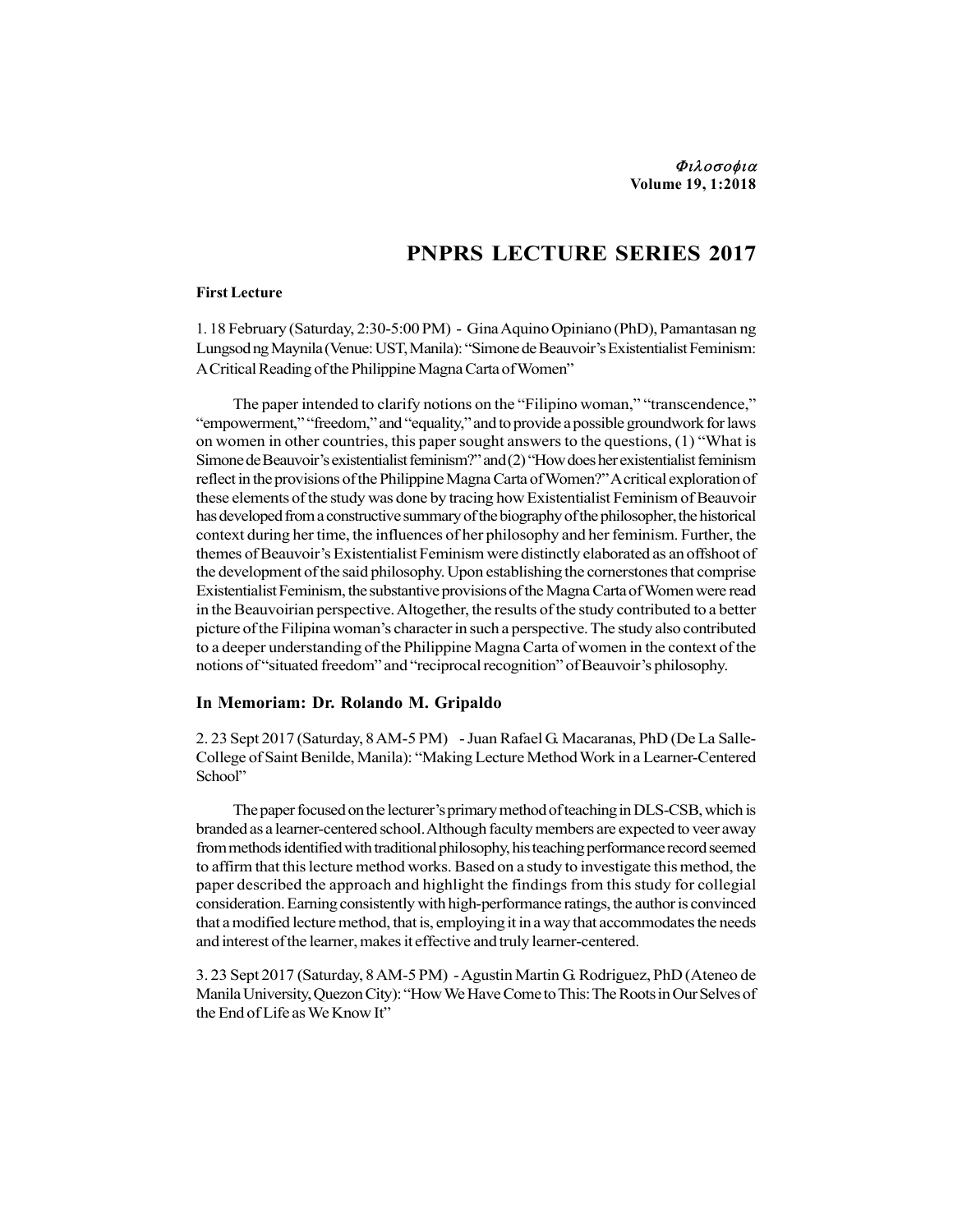In this reflection, the author traced the roots of the environmental crisis in certain fundamental needs of the human person, dangerously spiraling of those needs into obsessive consumption and accumulation.

4. 23 Sept 2017 (Saturday, 8 AM-5 PM) - Wilfried M. A. Vanhoutte, PhD (Saint Louis University, Baguio City): "Nicholas of Cusa: Medieval and/or Modern Philosopher? A Selective Exploration of His Thought"

One of the key problems in the history of philosophy is the evolution of the interpretation of the meaning of a philosopher and his work for the whole of philosophy. A subjacent problem is how to categorize philosophers in conventionally preconceived periods. While the division between those periods may be flexible, some authors are difficult to classify because their thoughts or forms of writing do not perfectly match historical paradigms, or simply because their lifetime is situated in the transition between two major historical periods. This is what affects an author like Nicholas of Cusa (Cusanus), who has been sometimes interpreted as a medieval author and sometimes as an initiator of the modern period. The author demonstrated that Cusanus may be like a bread baked from the medieval dough, but with an unprecedented, original shape that prefigures modern culture.

5. 23 Sept 2017 (Saturday, 8 AM-5PM) - Jove Jim S. Aguas, PhD (University of Santo Tomas, Manila): "Rolando M. Gripaldo on the History of PNPRS and Philosophia"

This is a paper which Dr. Rolando M. Gripaldo read during the PNPRS National Conference in 2014 where he traces the beginning of PNPRS (1997) and how the International Journal Philosophia came to be. Dr. Gripaldo was supposed to deliver a paper on 'Philosophia' and the Turabian Documentation Convention' but because of his untimely death this paper was never presented. Instead, Dr. Aguas read Dr. Gripaldo's paper on the history of PNPRS and Philosophia.

6. 23 Sept 2017 (Saturday, 8 AM-5 PM) - Feorillo P. A. Demeterio, PhD (De La Salle University, Manila) and Roland Theuas Pada (University of Santo Tomas, Manila): "A Humboldtian Critique of the University of the Philippines as the Flagship of Philippine Higher Education."

For the Philippines to benefit from the ASEAN integration and globalization, in general, it must be able to mold highly educated citizens who can proactively engage themselves with the national, regional, and international knowledge economies. The Philippines has nine research universities that presumably lead its approximately 2,500 higher educational institutions in molding these much-needed citizens. These nine research universities are the eight autonomous constituent units of the University of the Philippines and the De La Salle University. The idea of the modern research university was invented more than 200 years ago in Berlin by the philosopher, linguist, humanist and statesman Wilhelm von Humboldt [1767-1835]. Around 1850, American educational leaders started to appropriate Humboldt's ideas to establish the American research universities. As the University of the Philippines is an American creation and at the same time the flagship institution of Philippine higher education, this paper used the Humboldtian philosophy of education as well as its American